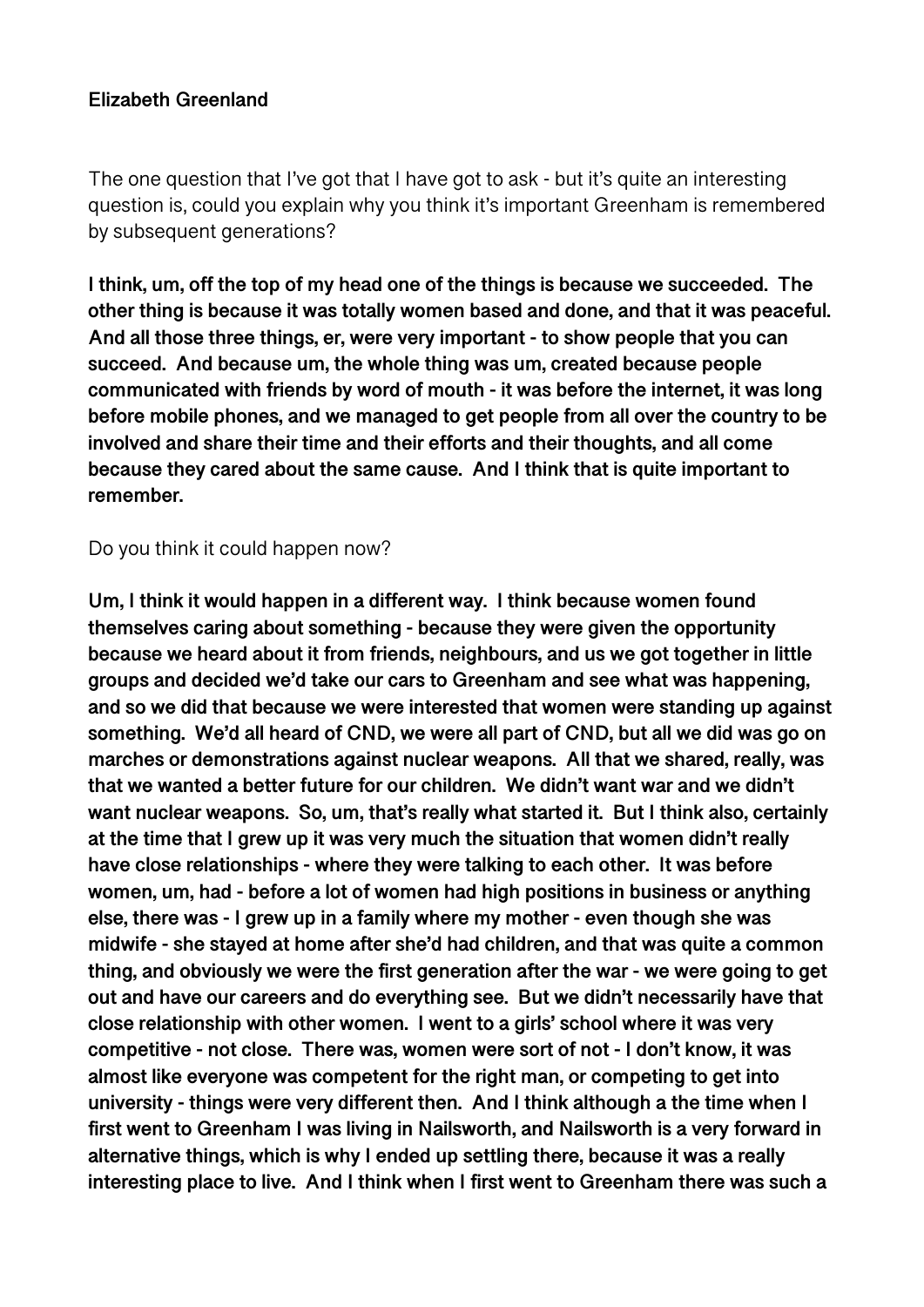**lovely atmosphere of caring and sharing, and it enabled lots of women to forge really close, deep relationships with other women - which they hadn't done before. And I think that strength - that huge strength we all found from each other - awakened...it's making me cry..** 

That's okay.

#### **...it really awakened a huge strength in everyone.**

Do you think society was scared of women having relationships with each other, or do you think it just wasn't valued at the time?

**I think when they saw the strength of our commitment to what we were doing, and what we could achieve - um, certain sort of people found it fantastically powerful, and a certain sort of make society found it quite threatening, and didn't like it at all. And certainly, um, although it wasn't political of-course...it was! In that..but um, I think that the - some of the interesting things that came out of it was the realisation that such a big group of women - hugely diverse - age wise or society wise, or anything - they could come together, and they could waken things in themselves that they hadn't felt before. And that the strength of that, which meant that people from all over the country just appeared.. not really knowing why! And certainly some of the songs that we sang, um, we - they were very powerful. I remember one night we decided - there as a sign saying 'No entry, this is the Royal Airforce property' and everything, and we decided we wanted it down, and we couldn't obviously push it down because at the time the fences were barricaded, so there was a women that came over from um, America, somewhere - who was a descendant of the Red Indians, and she was an indigenous American, and she said 'well, we'll chant it down, and we'll sing it down', and um, we stayed up all night, and there was a huge group of people, and we sang the songs that she taught us and everything and then eventually went to sleep..and in the morning it was lying on the floor!** 

#### Wow! That's amazing!

**It was amazing. And it was well, and that was - to me - that was like wow! And, um, I think being involved in all that - at the time I was a young single parent, and at the time it gave me an enormous amount of strength and confidence - just being involved in the whole Greenham thing. And I think that stayed, probably with everyone I know who was there, but I think right now we need it again, because um you know, for people to realise they can just by the sheer camaraderie of women, and the strength of women, we can change the mess that society is in at the minute. We can get rid of all these awful women who are empowered - somehow - maybe we'll have to go and chant outside Number 10!**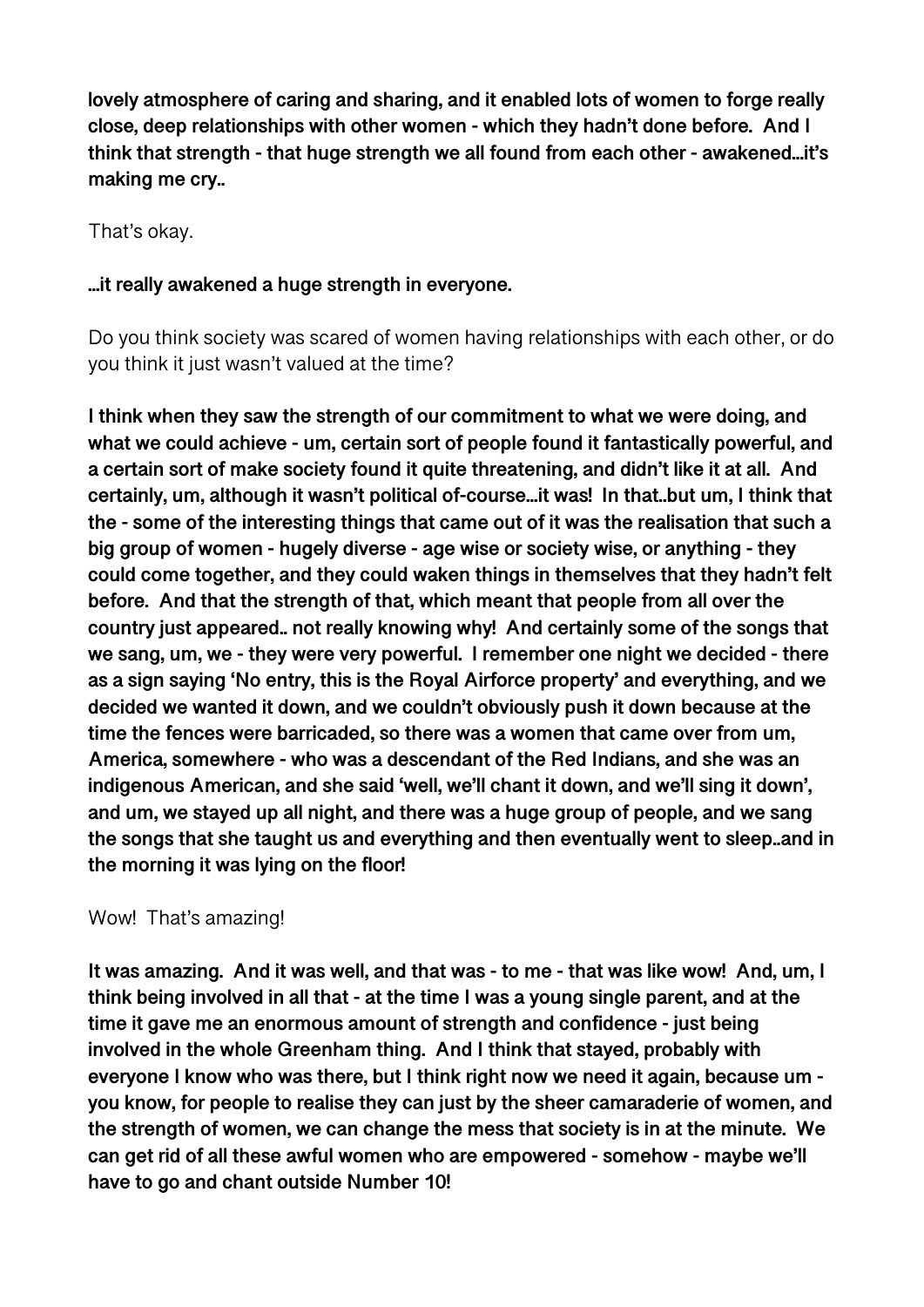#### (Laughs). Yes!

#### **Maybe!**

I'm up for giving that a go!

**But um, and I think at the beginning of - certainly when I was first involved in it, before it was - before we did surround the base, there was a very anti-men thing, and it was important, because we had to make sure it was completely non-violent and that it was just the power of women involved in it. And I think that alienated some people until they realised, you know I had - at the time, I had to explain to lots of men that it wasn't that we were anti-men, it was because we knew that we didn't want violence, and the only way we could ensure that didn't happen was making sure it was just women. Um. Because we used to lie down in front of police horses, and that in itself was - we wouldn't have been able to do that if men had been involved. And again the, some of the women that came over - the indigenous women that came over from America - they said 'if they charge you on police horses, lie on the floor'. Well it's all very well saying that to you, but these women said 'look, this is what will happen, they will try and intimate you - they're coming on police horses, you just have to lie on the floor - the horses will not trample a person lying on the floor, so just believe it'. And that day it was raining, and it stopped raining and the flow was very went, and we all went 'come on then' (laughs), and um because we wanted to barricade - we were barricading the entrance so they couldn't take in the stuff they needed with the cruise missiles into the site. And so we all lay on the floor, and the police were all lined up on their horses like they were going charging into..and we lay on the floor, and of-course the horses didn't, they just gently pawed at the ground.** 

#### (Laughs).

**And they didn't come anywhere near us, and we lay there and they just had to turn around and go away. And things like that were incredibly empowering things to do.** 

#### Yes.

**And um, although once we were sitting round - it was very, very cold - snow on the ground - and we were sitting um, I was siting - I'd just put a kettle on to boil on a fire that we'd just built with some logs, and um, a chap came - I saw some trouble in the distance, and um there was this man - quite a tall man, and I didn't know who he was, and um men weren't allowed in the camp really, and so..he was, um...and then he, he said 'could I just'...and I sort of went over to see what it was, and realised it was the Archbishop of Canterbury!**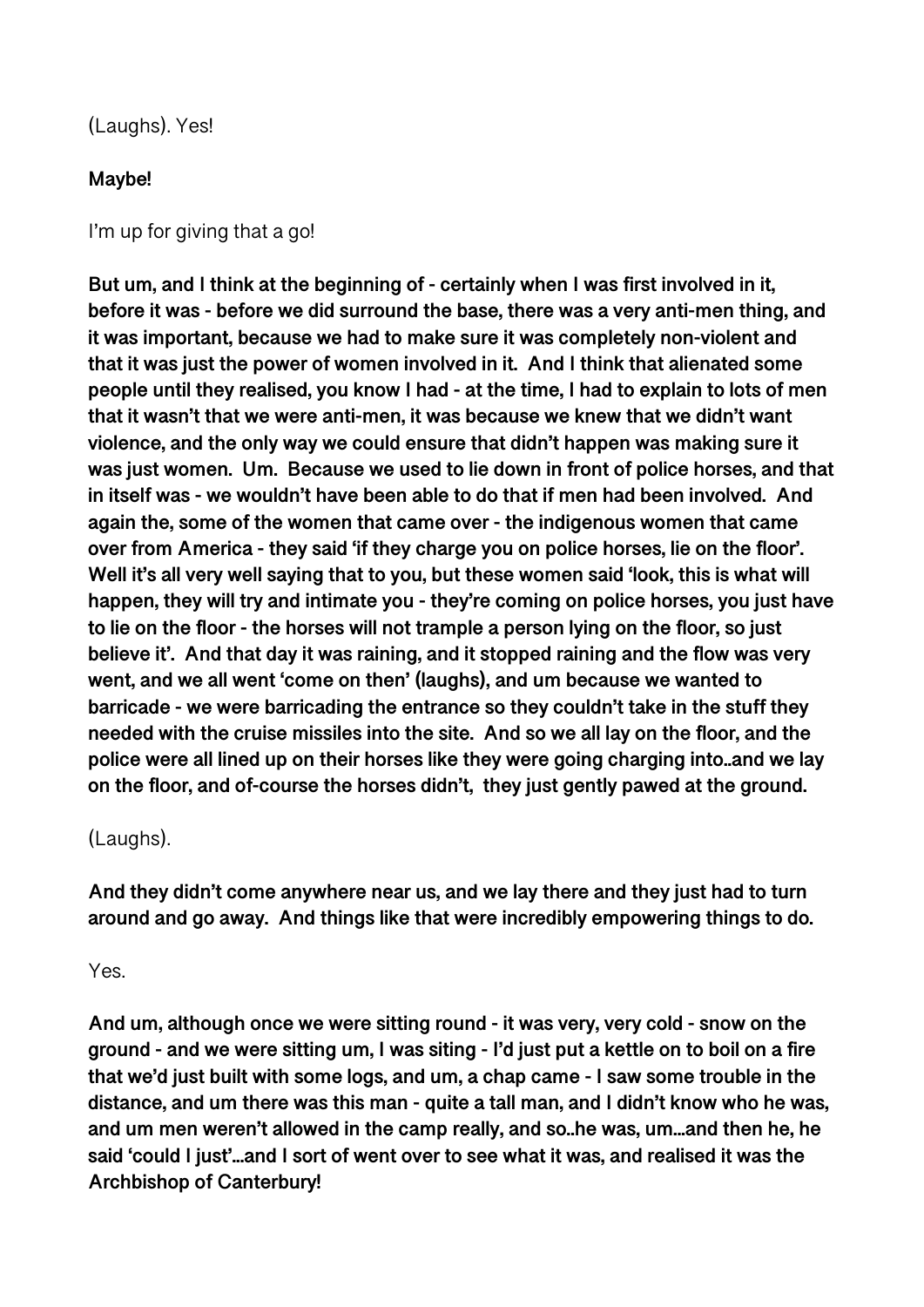# (Laughs)!

#### **It was Robert Runcie.**

How did you react - did you recognise him? Or was he in his habit and mitre?!

**Well he had, because I heard the conversation that he was having, and I heard one of the women saying 'we don't care if you're the Archbishop of Canterbury - you're a man' - I don't know, don't quote me on that.** 

#### Yeah, yeah.

**But the whole situation was because he was male he wasn't allowed, and I went 'oh, I'm making a cup of tea, come and have a cup of tea', so he came and sat down on a log, and um he said 'oh, thanks for that'. So I made him a cup of tea, and then I said to him, he went 'yes I am the Archbishop of Canterbury', I went 'oh gosh, do you take sugar in your tea?'.** 

#### (Laughs).

**And then, because you're just sat there - nobody moves, mind you I can't actually remember - he was probably just wearing a cross around his neck - I don't expect that he was wearing all his robes. I can't actually remember what he was wearing...he would have looked a bit daft if he'd been wearing all that, wouldn't he! And er, and he was really, um, he was really interested in what we were doing. He was upset, I think he was upset because he came as a human being, rather than um, a man, but and I explained to him 'we can't have men here, because then we wouldn't be able to be peaceful because men would lose their tempers and then you know, they'd be fighting the police - we don't want that'. And he did understand that, he said um, but then I didn't know much about him - I realised afterwards because um, Conservative party and the church were always a bit hand in hand, weren't they?** 

Yes.

**And he was very much not like, he was a socialist really, and so, um, so, and he really cared, and he really agreed with us about the cruise missiles, so him being there was actually quite a big statement for him. And he was very interested in what we were doing, and I know afterwards he alienated himself quite a lot from the Conservative party because of the things they were doing and whatever. And he was very much supportive of women in the church and all sorts of things, so he was quite a breath of fresh air in that he wasn't, I think he just came because - he didn't come to say 'oh,**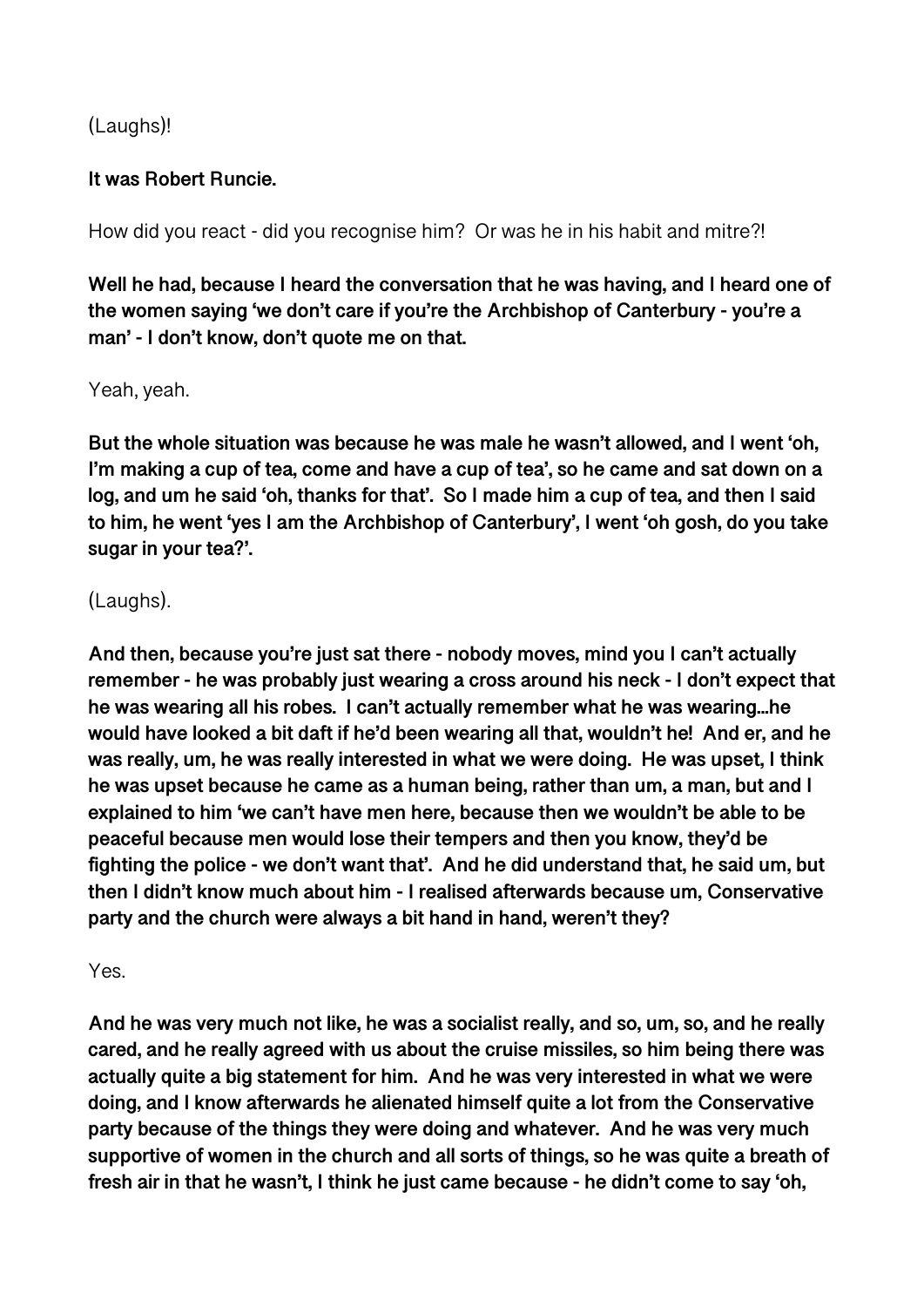**god will...'' nothing silly like that, it was more that he was just interested in um, how we were - I think he was interested because all these people were flocking there, and he was interested in the spirituality of it that was bringing it together, because obviously it was bigger.** 

Because the Methodists I know, and the Quakers - I am aware that the Methodists, and Quakers especially, were quite heavily involved.

# **The Quakers were always involved, but then they're very...**

Pacifist.

**...pacifist, and they're also very socialist, aren't they?** 

Yes.

# **Um, I think there were a lot of Quakers involved in the first Greenham, but I don't know.**

And where did you camp when you were there? Was it a particular gate, or did you camp at various places?

**The Green Gate. Um, we were at most of the time. It was only a small camp. I was camped with about four other tents when I first went. But there were other people from quite a long way around there.** 

And was there a reason you chose that gate in particular, or was it just somewhere you ended up?

**I think um, the first - no, I think it was just where we ended up, and also we wanted to see - I wanted to be able to see er, the site and the signs and we were by...there was a, I can't remember what they called it now - a big dome on the camp, which I think it was where...** 

One of the silos?

**I think it was a silo where we thought most of the stuff was there - that we were worried about, and we wanted to be able to get under the fence, over the fence, in the fence, and to climb...** 

On it?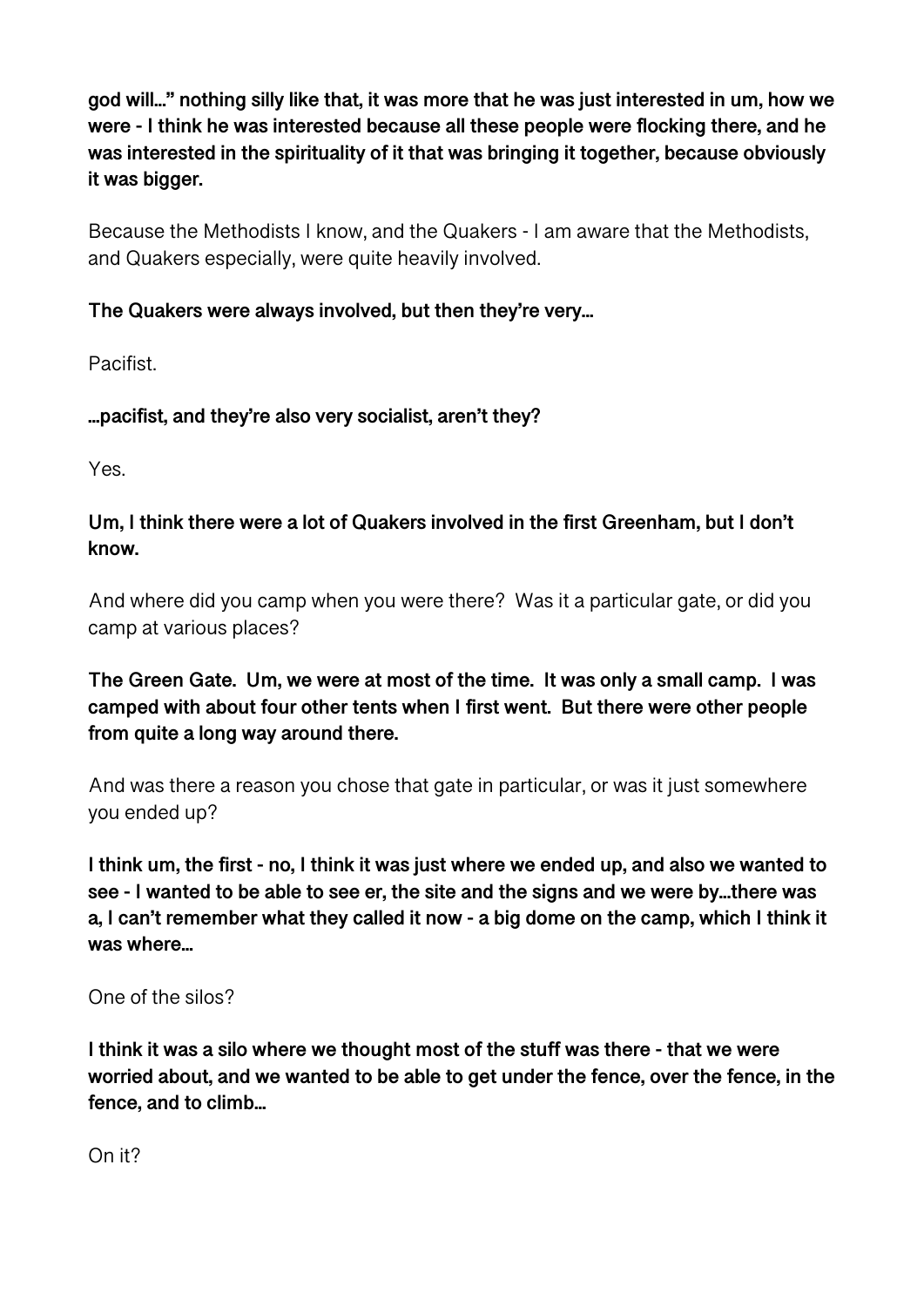**On it. So that was the idea, that is why we were at that particular site. In-fact we did. And um, but I didn't want to get arrested because I'd got two small children, so I made the tea!** 

(Laughs).

#### **But everyone did get arrested.**

Did you have your children with you at the camp?

**I was the only person allowed to have a male - in-fact they presumed I had two daughters - so people at the Yellow camp found out there was a man sleeping at the camp - it was only my son, he was only 7! (Laughs).** 

Aww, so was there an age limit on male children?

**No, no, there were just no males allowed there. There was nothing organised like that at all. It's just that he was very conscious he probably was the only man onsite apart from the policemen - at the time we were there.** 

And how did he find that?

**He thought it was funny. The policemen thought it was funny too, in-fact he used to be good friends with some of them. They used to take him off and buy him hotdogs and ice cream - well not ice cream because it was winter. He used to get on well with them, and they were all a nice bunch of chaps - they weren't in any way aggressive to us at all. And yeah, he used to...** 

How long were you there for?

**I was there in bits and pieces because it was very cold, and um, so we'd just go and stay for a week or something, and then we'd go back home and wash and everything, and then we'd go back again. And sometimes I went just with my son, because it was when it was too cold - I mean camping in the snow, it was the first time - the children thought that was really good fun and it wasn't cold once we'd got all the blankets put on the floor, and the sleeping bags in, it was actually it was alright. It was a novelty for one night. But camping in the snow - I haven't don it since.** 

(Laughs). And did the children - were they in schools? Were there a lot of children there?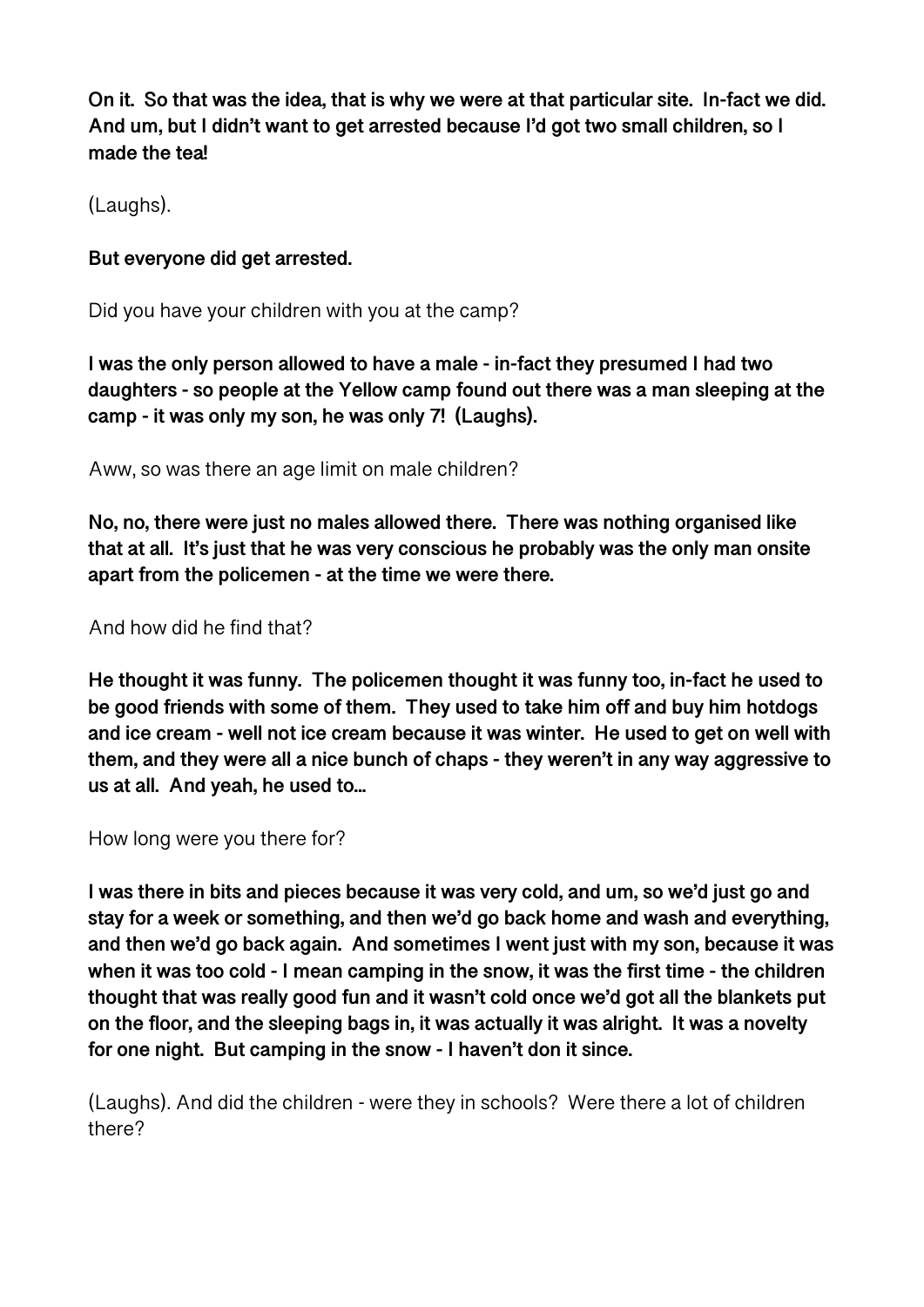**No, there weren't many children there at all. No. I think, most of the time I was, um, most of the time I didn't - because I would just go for a weekend, and then um, we all had, we all had children, but we used to look after each other's children, so three of us would go to the camp, one of us would look after the children overnight, so what we did, because obviously when we first went we stayed there for a week, and when we did the surround the base, that when we were there for quite a times, but after that what we used to do was just leave our stuff in the tents and things, and then someone else would keep watch over them, and then we'd just go back. Um, for a couple of nights at a time. And people used to do it. Because that way you could keep your life going at home, and the children could go to school - my daughter didn't go to school, she was only 2, so um, she would come backwards and forwards with me, but we managed it really - and everyone helped each other.** 

Were there a lot of single parents, or, did you feel?

#### **There were people from every....**

Or were there married women as well?

**Not necessarily, no because a lot of people didn't have their children with them. No, they were, mostly they were traditional people in traditional jobs and they would, um, and often there were people who um, who had children at school, and they would arrange for someone else to do their children at school and things - no it wasn't necessarily single parents at all. A lot of people there didn't have children - the younger people, they were...I think, I mean there were people there who were retired. There were people there camping overnight who were retired doctors, there were a lot of um, people of all er, pathways really. There were - I remember this vicar's wife being there, and was quite elderly, and she was like 'well, there's no good praying in churches, we've got to be out and showing what we mean to help people', so she was very much coming from a Christian element - or at-least a caring element. So it was interesting, and the um, but of course there were lots of alternative types, because it was an alternative thing to do. But I'm not going to - it was more or less a cross section of people from, yes there were single parents, yes there were gay people, but there are in every part of life, there really was a cross section of people. And the wonderful thing about it was everybody got on perfectly well - regardless of who they were or what age they were. It was a really powerful thing, and I think um, I'm really think that people should be calling on that at the moment and changing things.** 

So was all your experience there positive, or were there any things there that were unexpected or negative - in general people got on?

**I don't think I saw anything negative, no.**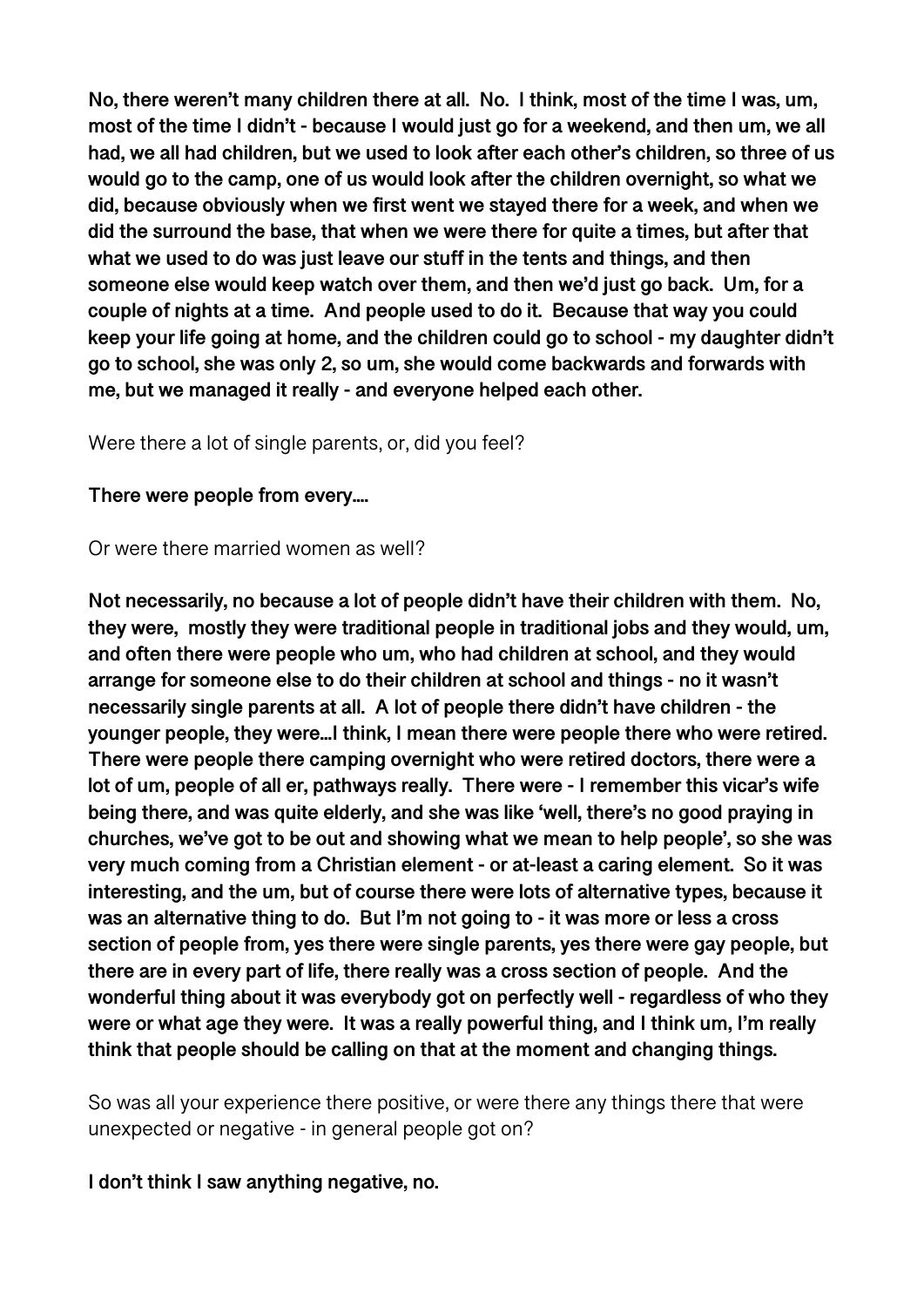And the police, you said, were fairly benign?

**Yes. Yes. I think that it, er, the whole atmosphere there was one of strength and um, no I don't remember - trying to think of something, now. No, it was just amazing because everybody - there were loads and loads of local people as well, who used to drive up to the fence and bring us food and people used to take big cartons of water and fill those up for us, and people used to bring us fire wood. So no.** 

So there was quite a lot of local support that you experienced?

**There was support from all over the country, I don't know - you don't ask people who are bringing you a pile of logs if they're local or not!** 

(Laughs).

**But no, there was a huge amount of support from people. And people used to bring us, cook food for us, so I suppose they were locals - yeah.** 

Yeah, I know in some of the things that I've read about it there was a suggestion of antagonism between the residents of Newbury and the camp on the common.

# **Oh, I'm sure there probably was, there's always rivalry idiots everywhere, aren't there?**

(Laughs).

**But they, I personally, I personally didn't come across that. I mean obviously I was in the right place at the right time - but oh, we did do some marches, and of-course there um, although there'd be lots of people supporting you, there would be quite a lot of negative...** 

Energy?

**Yes. Because that was going away from the common - when we went on marches to do different things, and um. Yeah. But actually at the common itself I didn't come across anything.** 

So you mentioned there were indigenous American women, came?

# **Uum (agrees), they were fantastic!**

Yeah! Were there many women who came from the States?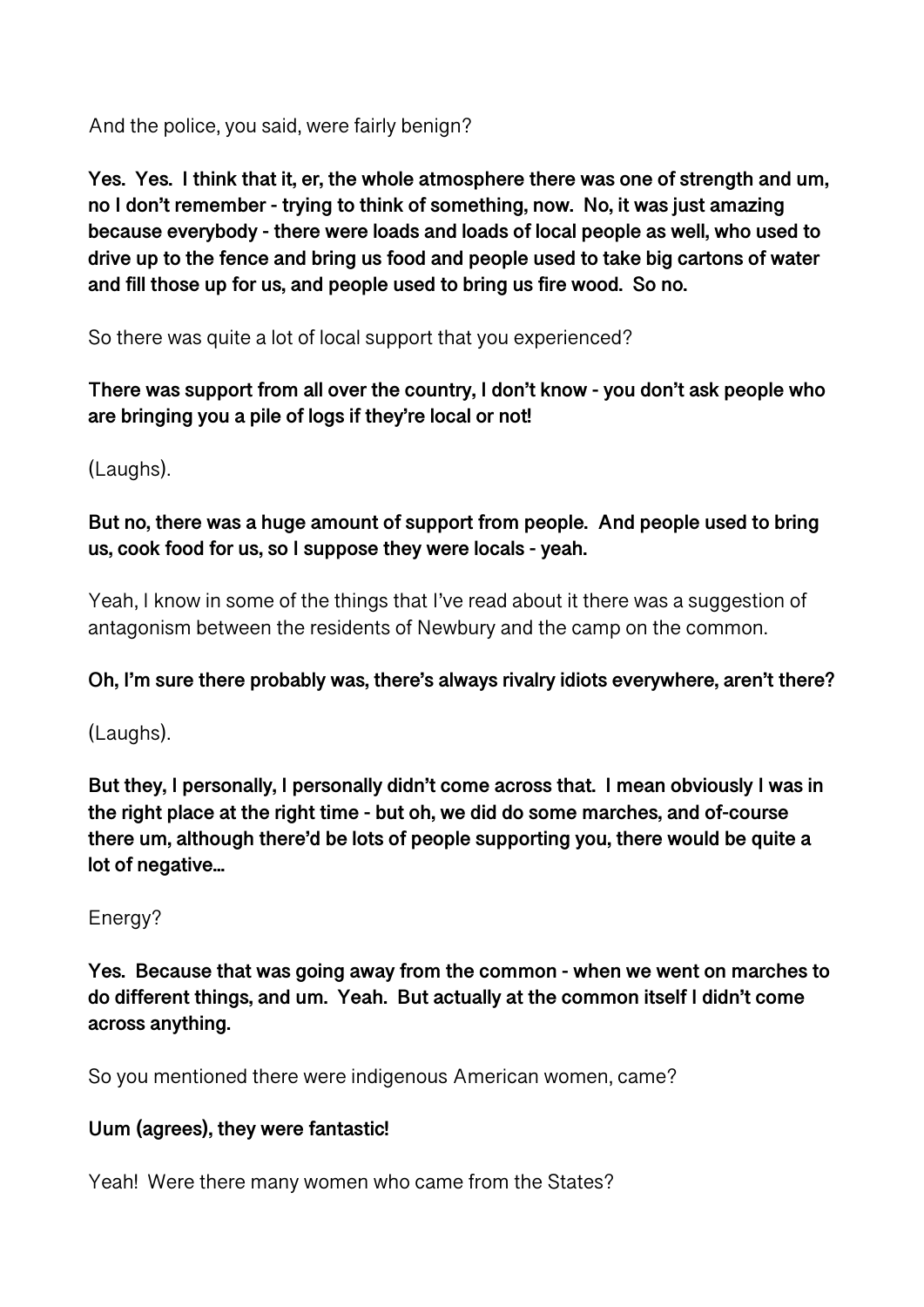**Well I only met three - I tell you there was some, an elderly woman from Japan I met there. Um, so there were people coming - wise women from all over the place came, and someone from - where was she? I think she might have been from South America somewhere, and they, so there were...very interesting women who kept, obviously heard the call, and appeared. I just don't know where.** 

And where do you think the experience of knowing that the horses wouldn't trample you, or - was there - were they coming from a place that they had used non-violent resistance?

# **Must have.**

In their own struggles, or...or was it some sign of innate knowledge?

# **Well I don't know, I think possibly it was more the fact that they knew.**

They just knew.

# **I um, and they told us, and we believed them!**

(Laughs).

**It wasn't like we were going to prove this, it was just like this is what you do. Well I guess if you come, if you're used to - we're talking quite a long time ago now, and perhaps they just knew that because they'd grown up, and that was something that was part of handling horses that they knew - I don't know.** 

Yeah, yeah. Sounds like there was a lot of sharing...

# **Absolutely.**

...of years of knowledge and experience?

# **Oh there really was, yes.**

Okay, I'm looking down my little...so what was it like having your daughter and your son there, did they enjoy the experience do you think?

**I think - that's a funny question - I don't know if 'enjoy' is the right word. It's not like taking them to um the adventure park.**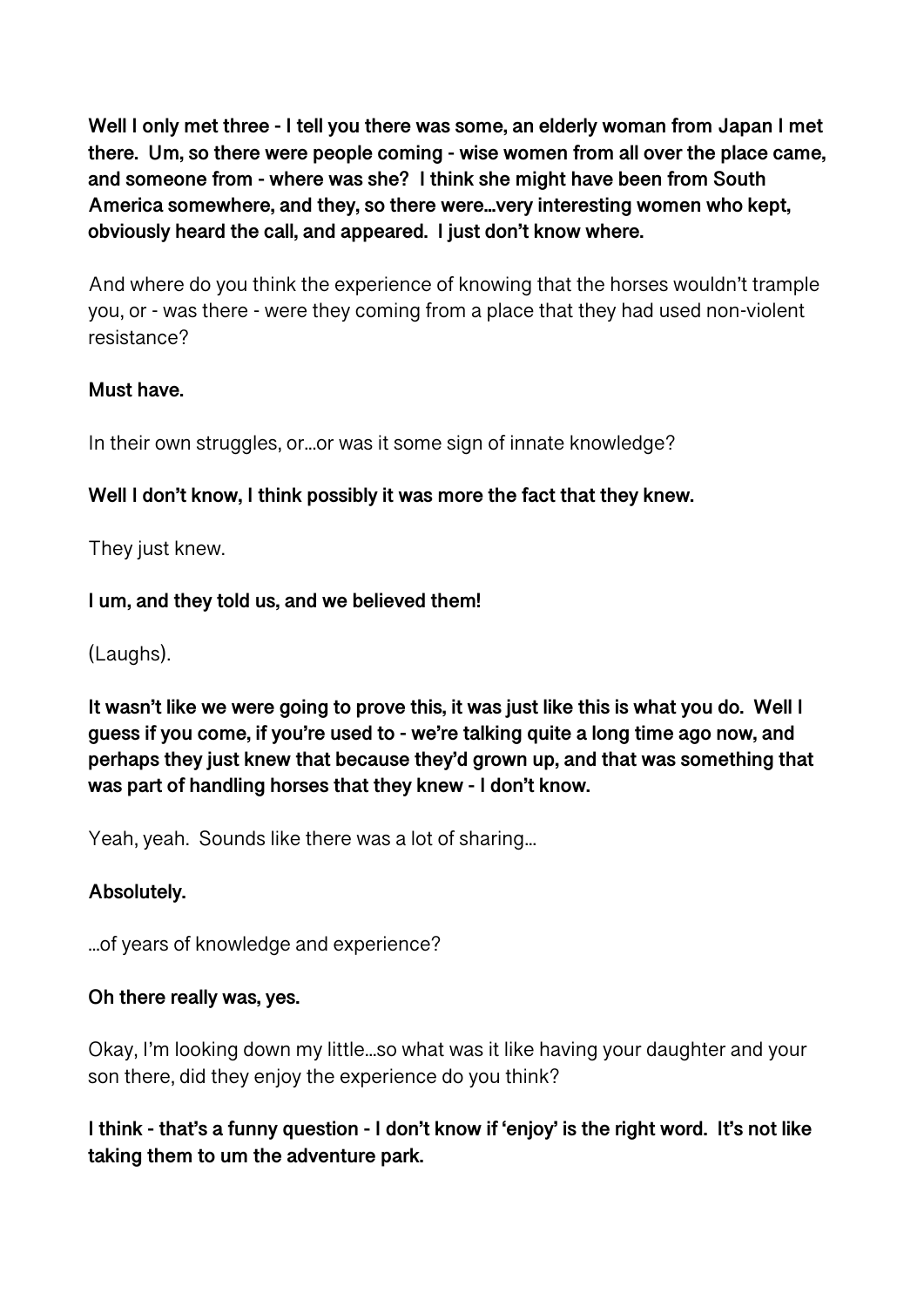Yeah, you're right, 'enjoy' isn't the right word.

**Um, I think it was definitely an experience I'm really, really pleased they experienced with me. I was very much a mother that shared, treated my children like friends - so if I was doing something like that, I would have wanted them to be with me, and I think it was definitely a good thing for them to have been involved in.** 

And..

**I think probably they did - retrospectively my son was very proud, still is, that he was part of that thing - because you know, the Americans lost. And knowing that you can achieve that in a non-violent way is a great thing to know, and carry inside, that you were involved in something like that. It's good.** 

Yes. I think so. And for, for parents who left their children - to attend the camp, was that ever talked about?

**Oh I'm sure. I mean you can imagine - what's her name? Lynda Lee Potter - you know, the Daily Mail - oh they had headlines about all sorts of things. But, you know stirring hatred against these people who weren't fitting the norm - it's what's expected of column cannon type fodder people, but they er, I think most women rose above that. Of-course there was always a sort of - there's that side of society that's going to read that and go 'ohhh, yes', but um, of-course that's what they want you to think, isn't it? I think it's a shame that there aren't more people out doing it now.** 

Yes.

**But um, there was a negative thing, but none of the people I know came away from it with anything other than being really proud of their mothers, or being really proud of themselves. And the fact that we, as I said to you earlier - the fact that women banded together to look after the children so they could all go to school, and the women could still do that - it was definitely organised in such a way - the children weren't damaged in any way by it. And as I say, if anything it was a, it was a great thing that they were involved in. I think that I personally don't know of anything bad that happened from it at all. And in-fact a lot of the people that - certainly that age group of children now, if they discover that their mother was also involved at Greenham common, they immediately have a bond.** 

Yeah.

**And it's a huge bond, because it singles out the sort of background you come from definitely. I mean when I bought this house last year there was, there's a house over**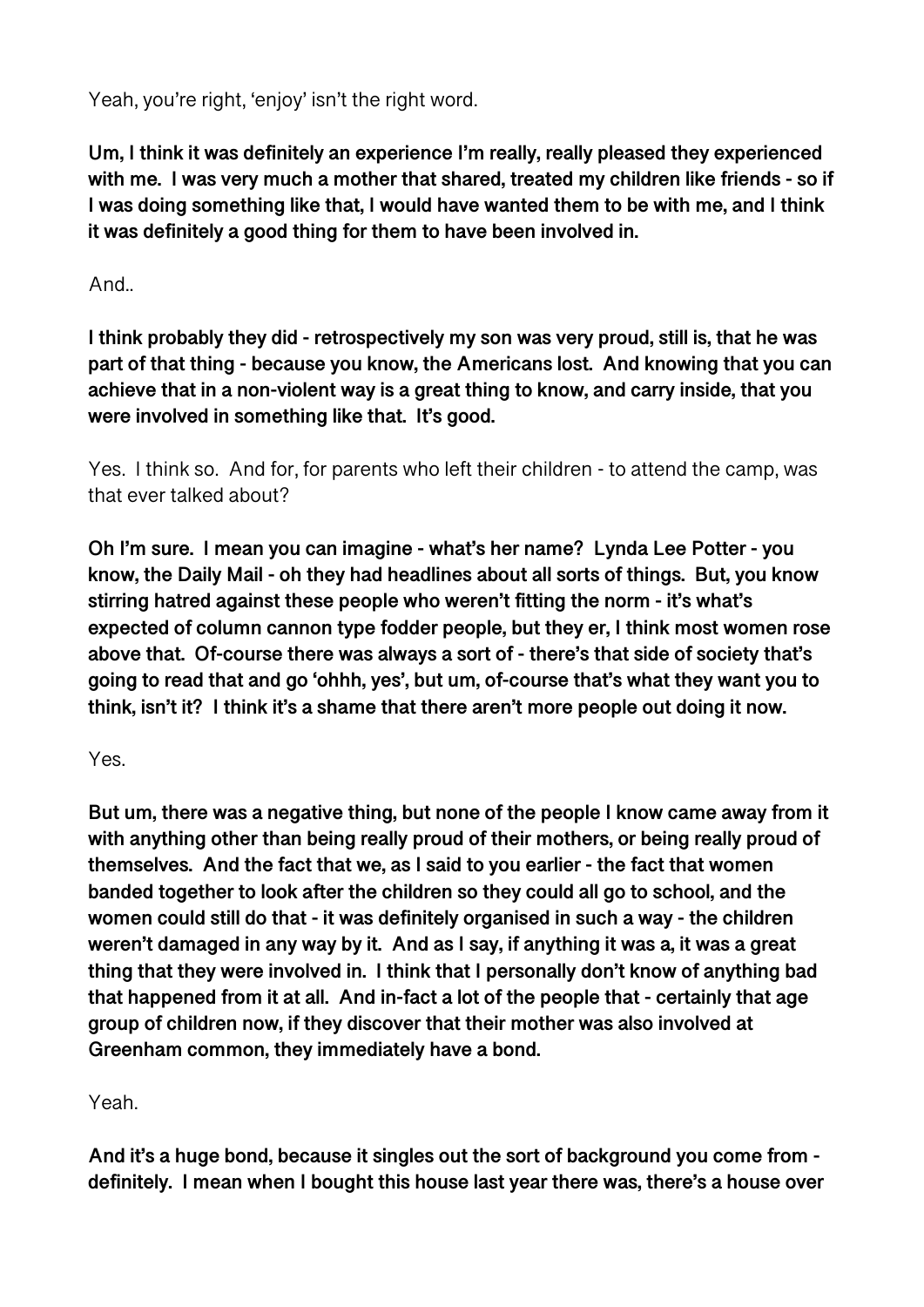**there, and there were some people going in and out of it, and it was strange because the woman was dressed in purple, green and white, and I thought, my goodness, she looks like she's just come from Greenham common. And I was out there, and she came out, and I said to her 'I can see you going in and out of there, and you just reminded me of Greenham common', and she said 'were you at Greenham common?' And I said 'yes!' And she goes 'oh, oh, how wonderful', and I said 'why, why, why?' And she said 'oh, I've been reading all about it, and because I met someone that was at Greenham common', and she said 'I've been involved in um, some marches recently, and been involved in all this feminism' and she said 'oh, I'm so pleased to have met someone who was actually there'. And I thought that was really funny - I never actually expected!** 

(Laughs). The status that comes with it!

# **(Laughs). Well that was the first and only time that's happened.**

(Laughs). Maybe it will happen some more as we remind people of what an epic thing it was.

**Well it was, but it wasn't, um, I think apart from the fact of-course that we got the Americans to scuttle off and take their cruise, because they did - they took them away, didn't they.** 

Yeah.

# **They were gone.**

At what point did you feel you had won, or that you had prevailed? Was it when the Americans closed the base? Or was it at the end of the Cold War?

**I think when they gave up. You could literally see it peeling away at the edges. It was a bit like the shiny gate, and the sun shines on it. It, they, it just - because the police basically weren't going to do anything about us, because we all got on, we were all being very nice and happy and friendly, and there was nothing they could do, because they couldn't - I mean now they'd probably get water canons or something on us, but then - if they couldn't organise us out the way with their horses, there was nothing else they could do. And so, and then, I think probably because they realised they weren't going to be able to bring in the equipment they needed, they just sort of gave up.** 

(Laughs).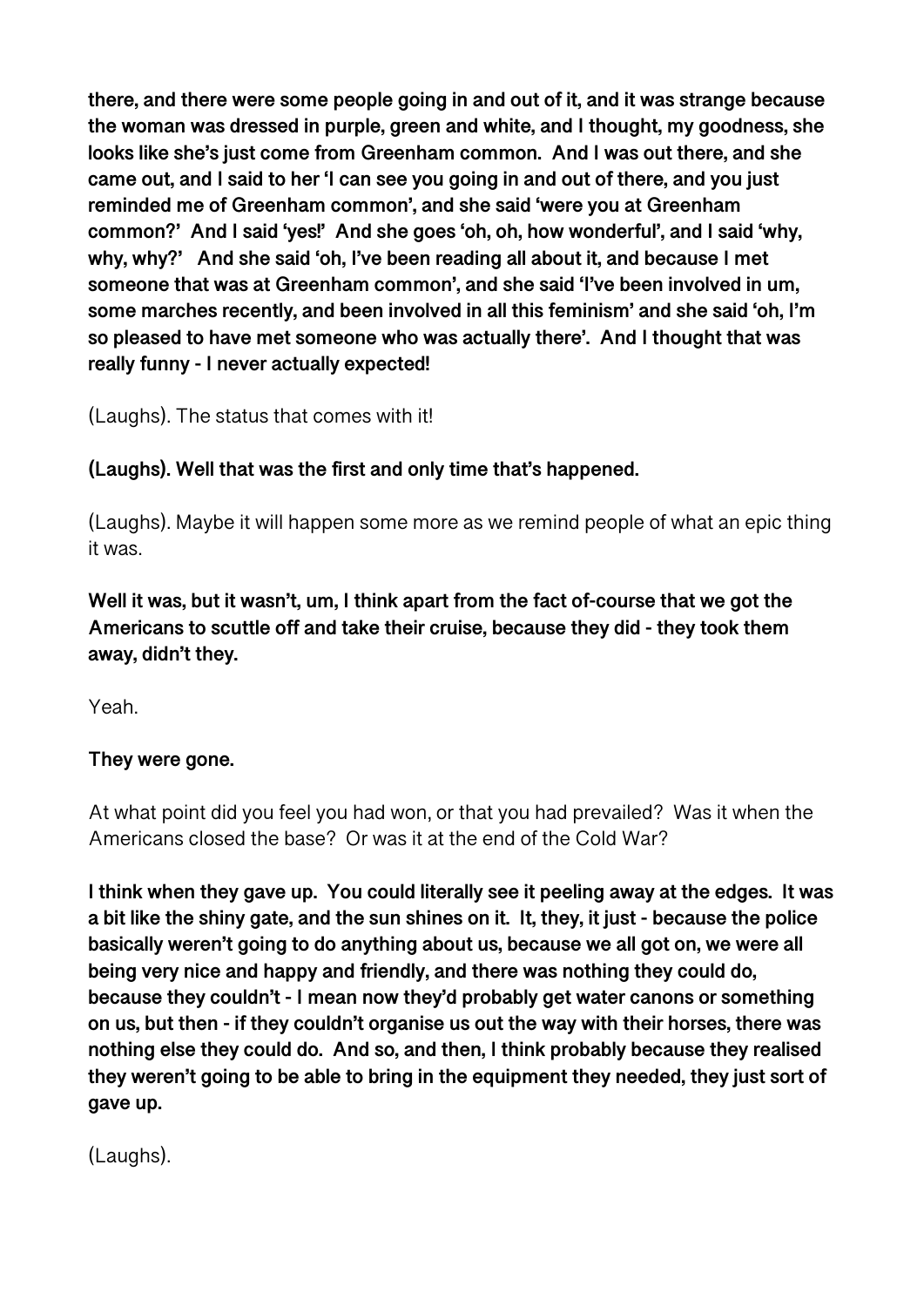**And then that was very pleasant - watching them trundle off with all their stuff, that was very pleasant, yes. Because they knew that whatever they did we would get in there, and we would be jumping on the silos, they just knew it. Now of-course, as I say, they would get more force out wouldn't they. But at the time we basically won. And then they did, because they couldn't bring any more stuff in, I think they just their plan was that they were going to have cruise missiles bases all over England. I think there were four or five sites they were planning. But it made it quite obvious that they were just going to meet - I think they thought 'well we just can't be bothered with that - we'll go somewhere else'.** 

(Laughs). So what do you think it is that stops people doing something similar again? Do you think it was a unique time...for?

**I think it was a unique time. All sorts of things were happening, weren't there, and as I said, it was the change of attitude. Women were changing in all sorts - feminism was a new word, it wasn't just a normal thing for women to be standing up for themselves. Then it was, um, we were still fighting for equal pay. Equal pay! And you know, it was very much a new thing - not necessarily new, I mean there were still people who were doing, but it wasn't the norm, and so I think it was, it was there for the taking - that women, something to unite us, and build on that untapped energy. It needed mending. I think we'd been, you know, the male had been very dominate for quite some time, hadn't he?** 

Yeah, yeah, yeah.

#### **Wars and then...**

I wonder whether you feel that women have taken a step back since that time? What do you...

**No. I don't think it's women that have taken a step back, I think society as a whole has taken a step back. What was, well we've had a Conservative government - that just shows.** 

#### (Laughs). Yes!

**It's - we were, people were socialist then, people understood 'Conservative' was a bad word then, to some of us, obviously - but it was a different, there was far more a radical approach where you knew. We, like I said to you earlier, we would be out of the streets demonstrating if we didn't like something, and there were groups of students going and joining up, and there were big um, people used to go - society was very different, people used to have um, youth clubs and things that they**